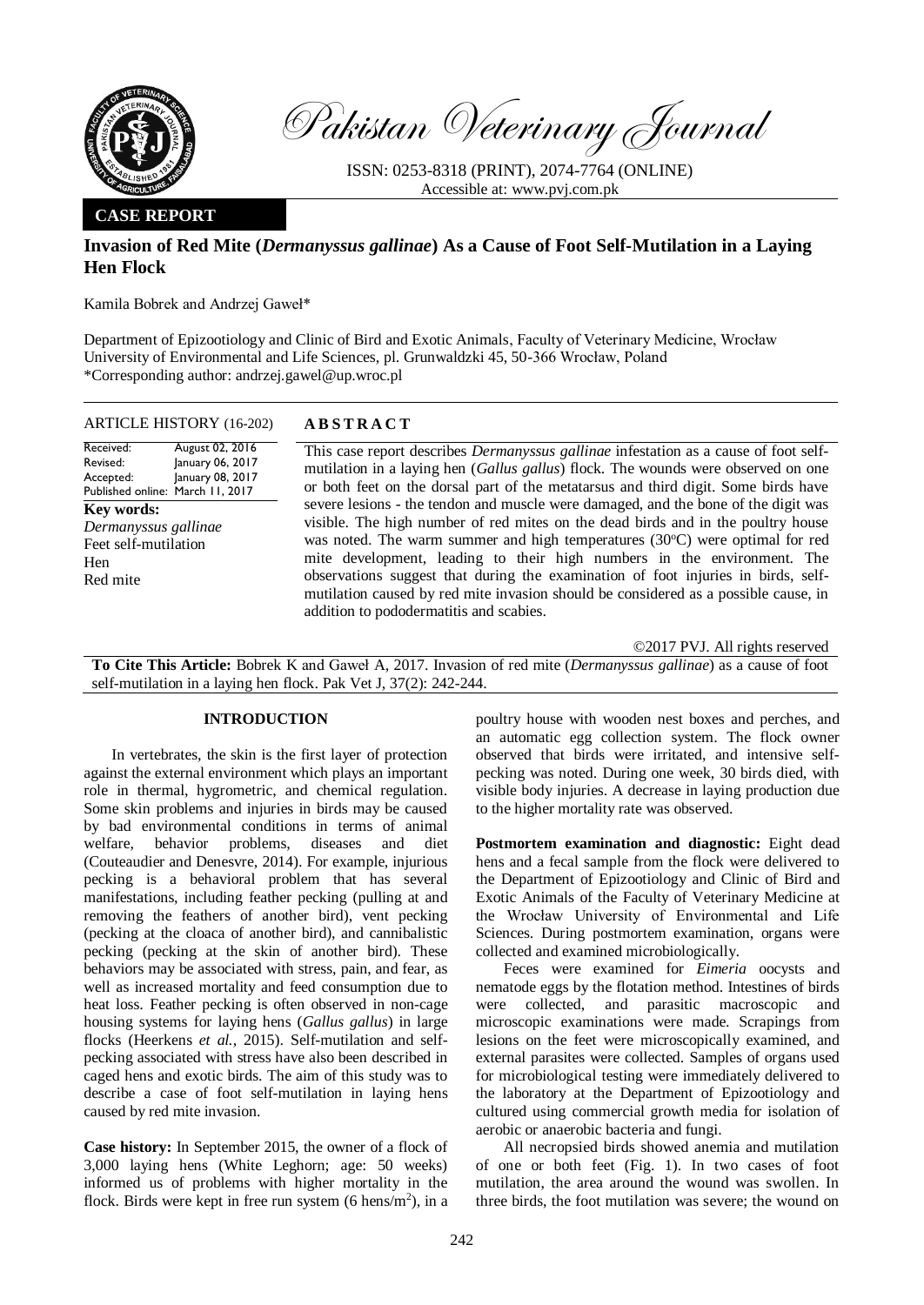the dorsal part of the metatarsus and third digit exceeded 0.5 cm in diameter. In these cases, in addition to the skin, the tendon and muscle were damaged, and the bone of the digit was visible. No lesions of the internal organs were observed; however, all of the organs were pale. In one individual, evidence of cannibalism was found, as the oviduct and intestines had been pulled out. High numbers of red mites were observed on all dead birds. Parasites were mostly on the feathers and, to a lesser extent, the feet.

After microscopic examination of found mites, the external parasites were recognized as *Dermanyssus gallinae* (Di Palma *et al*., 2012). Macroscopic examination of intestinal tract did not reveal the presence of parasites. Microscopic examination of scrapings of mucosa from the duodenum, jejunum, ileum, and cecum did not show the presence of *Eimeria* spp., nor were *Eimeria* oocysts or nematode eggs found in the fecal examination. Skin scrapings did not exhibit *Cnemidocoptes* spp. Microbiological testing did not indicate the growth of bacterial or fungal pathogens in the organs of dead birds. No fungi growth was observed on the foot lesions.

**Red mite monitoring on the farm:** Because of high number of parasites on the necropsied birds, the red mite traps, based on the description by Nordenfors and Höglund (2000), measuring 10x7 cm, open on the longer side were placed in nest (10 traps) and on perches (10 traps). They were taken down 24 h later and placed in hermetically sealed bags for transport to the laboratory where they were frozen at -20°C for 24 h. The number of mites obtained from the traps placed in the nest boxes was 2-2.5 thousand each, and for the traps placed on the perches 4-5 thousand each.

Because of birds age, high mortality and lack of registered in Poland medicaments which could be used on birds, the owner decided to slaughter the birds.

### **DISCUSSION**

The hematophagous poultry red mite, *D. gallinae*, is a member of the order *Parasitiformes*, which contains ticks and mites. This parasite requires blood meals to develop into the last three stages of its life cycle and to develop eggs during oviposition (Tucci *et al*., 2008; Abbas *et al*., 2014). *D. gallinae* is distributed throughout the world and considered to be the most serious and economically significant ectoparasite affecting poultry. The total annual cost of *Dermanyssus* invasion in the European Union was estimated to be €130 million (George *et al*., 2015).

The high costs derive from the high mortality rate of the infected birds, resulting from exsanguination and transmission of several significant pathogens e.g., *Borrelia*, *Erysipelothrix*, *Spirochetes*, *Pasteurella*, fowl poxvirus, Newcastle disease virus, and eastern equine encephalitis virus (Moro *et al.,* 2009) as well as the reduced egg production. Among hens, infestation can result in a death rate of 1% to 4% and a reduction in laying performance of up to 10%.

Pathological features of *D. gallinae* infestation vary depending on the infestation rate. Invasion with even a small number of parasites can result in stress, as evidenced by the increased levels of corticosterone among birds exposed to *D. gallinae* compared to unexposed birds (Kowalski *et al.,* 2006). Severe infestation causes stress and discomfort to the infected birds, which become nervous and irritable. Itching, sleep disorders, feather pecking, and cannibalism are the most common symptoms, which can lead to anemia that may be fatal (Cosoroaba, 2001).

In the described case, foot mutilation and cannibalism in the laying hens were observed. We found a high number of *D. gallinae* on examined birds. The owner confirmed a huge amount of red mites during the last month, as well as pecking behavior. The heavy burden of red mite was set by Nordenfors and Höglund (2000) to 1000 or more mites per trap, and in described case the 2-5 thousand parasites per trap were observed.



**Fig. 1:** Feet self-mutilation during *Dermanyssus gallinae* invasion.



**Fig. 2:** Red mite on the necropsied birds (A) and from traps (B).